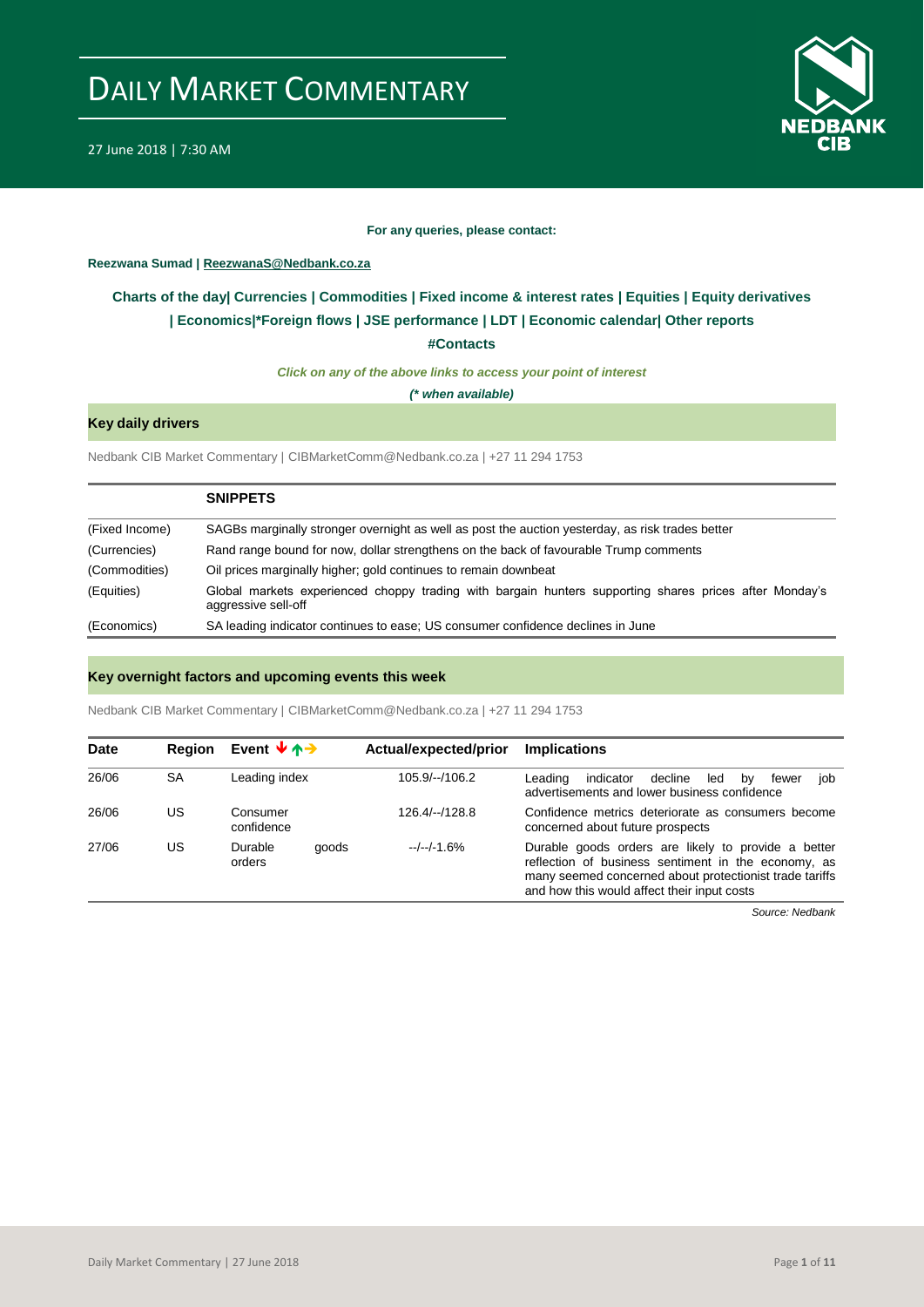

# <span id="page-1-0"></span>**Fixed income and interest rates [back to top](#page-0-0) back to top**

Bond flow sales |+2711 535 4021 | Corporate Money Markets | +2711 535 4007 | Business Bank Money Markets | +2711 535 4006

|                                 |                   | Δ              | Δ                | Δ          | Δ         |                  |
|---------------------------------|-------------------|----------------|------------------|------------|-----------|------------------|
|                                 |                   |                |                  |            |           | <b>MTD</b> trend |
| <b>Bonds</b>                    | Last price        | 1 <sub>d</sub> | <b>MTD</b>       | <b>YTD</b> | 12Month   |                  |
|                                 | %                 | bps            | bps              | bps        | bps       |                  |
| R204-0.5 yrs                    | 6.78              | $-1.55$        | 2.75             | $-28.15$   | $-67.35$  | ⇑                |
| R208-2.8 yrs                    | 7.86              | 0.20           | 20.80            | 30.30      | 24.40     | ↟                |
| R186-8.5 yrs                    | 8.87              | $-0.25$        | 30.35            | 28.55      | 28.95     | ↟                |
| R2048-29.7 yrs                  | 9.71              | 0.10           | 26.20            | $-0.40$    | 4.70      | ↟                |
| US 10 yr                        | 2.88              | $-0.18$        | 1.62             | 46.94      | 66.97     | ↟                |
| <b>UK 10 yr</b>                 | 1.30              | 0.90           | 7.30             | 11.30      | 29.20     | ⇑                |
| German 10 yr                    | 0.34              | 1.30           | $-0.10$          | $-8.70$    | 9.50      | ⇓                |
| Japan 10 yr                     | 0.04              | 0.00           | $-0.20$          | $-1.00$    | $-0.90$   | ⊕                |
|                                 |                   | $\Lambda$      | $\Delta$         | Δ          | Δ         | <b>MTD</b> trend |
| <b>Money Market</b>             | <b>Last price</b> | 1 <sub>d</sub> | <b>MTD</b>       | <b>YTD</b> | 12Month   |                  |
|                                 | %                 | bps            | bps              | bps        | bps       |                  |
| SA reporate                     | 6.50              | 0.00           | 0.00             | $-25.00$   | $-50.00$  | ⇛                |
| SA prime rate                   | 10.00             | 0.00           | 0.00             | $-25.00$   | $-50.00$  | ⇛                |
| SA CPI (MTD = previous month)   | 4.40              |                | $-10.00$         | $-30.00$   | $-100.00$ | ⇓                |
| SA 3m JIBAR                     | 6.96              | 1.60           | 5.00             | $-20.00$   | $-36.70$  | ↟                |
| SA3m NCD                        | 6.95              | 1.25           | 3.75             | $-20.00$   | $-37.50$  | ⇑                |
| SA6m NCD                        | 7.45              | $-1.25$        | 2.50             | $-15.00$   | $-35.00$  | ł                |
| SA12m NCD                       | 8.10              | 0.00           | 16.25            | 20.00      | $-5.00$   | ↑                |
| US 3m LIBOR                     | 2.34              | $-0.14$        | 1.44             | 64.14      | 104.08    | ⇑                |
| UK3m LIBOR                      | 0.66              | 0.04           | 5.29             | 14.33      | 36.40     | ↟                |
| Japan 3m LIBOR                  | $-0.04$           | 0.40           | $-2.10$          | $-1.50$    | $-3.59$   | ⇓                |
| Source: Bloomberg & Nedbank CIB | Time              |                | 2018/06/27 07:24 |            |           |                  |

| <b>FRAs and Swaps</b>            | Last price | Δ<br>1 <sub>d</sub> | Δ<br><b>MTD</b> | Δ<br><b>YTD</b> | Δ<br>12Month | <b>MTD</b> trend |
|----------------------------------|------------|---------------------|-----------------|-----------------|--------------|------------------|
|                                  | %          | bps                 | bps             | bps             | bps          |                  |
| 3X6 FRA                          | 7.04       | $-1.00$             | 12.00           | 15.00           | $-12.00$     | ⇑                |
| 6X9 FRA                          | 6.86       | 0.00                | 4.00            | 3.00            | 4.00         | ⇑                |
| 9X12 FRA                         | 7.25       | $-1.00$             | 23.00           | 46.00           | 35.00        | ⇑                |
| 18X21 FRA                        | 7.55       | 0.00                | 29.00           | 57.00           | 61.00        | ⇑                |
| SA 2yr Swap                      | 7.30       | 0.00                | 21.30           | 36.32           | 27.60        | ⇑                |
| SA 3yr Swap                      | 7.49       | 0.00                | 26.30           | 43.50           | 40.10        | ⇑                |
| SA 5yr Swap                      | 7.77       | $-1.00$             | 27.00           | 44.00           | 44.50        | ⇑                |
| SA 10yr Swap                     | 8.29       | $-1.00$             | 32.00           | 36.50           | 43.50        | ⋔                |
| SA 15yr Swap                     | 8.57       | $-1.00$             | 33.00           | 40.50           | 49.75        | ⇑                |
|                                  |            | Δ                   | $\Delta$        | $\Delta$        | Δ            | <b>MTD</b> trend |
|                                  |            |                     |                 |                 |              |                  |
| <b>Spreads</b>                   | Last price | 1 <sub>d</sub>      | <b>MTD</b>      | <b>YTD</b>      | 12Month      |                  |
|                                  | %          | bps                 | bps             | bps             | bps          |                  |
| 2v10v                            | $-0.99$    | 1.00                | $-10.70$        | $-0.18$         | $-15.90$     | ⊕                |
| 3v10v                            | $-0.80$    | 1.00                | $-5.70$         | 7.00            | $-3.40$      | ⇓                |
| R186-R204                        | 2.09       | 1.30                | 27.60           | 56.70           | 96.30        |                  |
| R2048-R186                       | 0.84       | 0.35                | $-4.15$         | $-28.95$        | $-24.25$     | ⇑<br>⇓           |
| 5y-R186                          | $-1.10$    | $-0.75$             | $-3.35$         | 15.45           | 15.55        |                  |
| 10y-R186                         | $-0.58$    | $-0.75$             | 1.65            | 7.95            | 14.55        | ⇓<br>⇑           |
| 15y-R186                         | $-0.31$    | $-0.75$             | 2.65            | 11.95           | 20.80        | ⇑                |
| SA 5yr CDS spread - basis points | 205.71     | $-7.75$             | 32.87           | 48.76           | 15.46        | ⇑                |

### **US 10 year yield**

## **SA 10 year yield**



*Source: Bloomberg, Nedbank*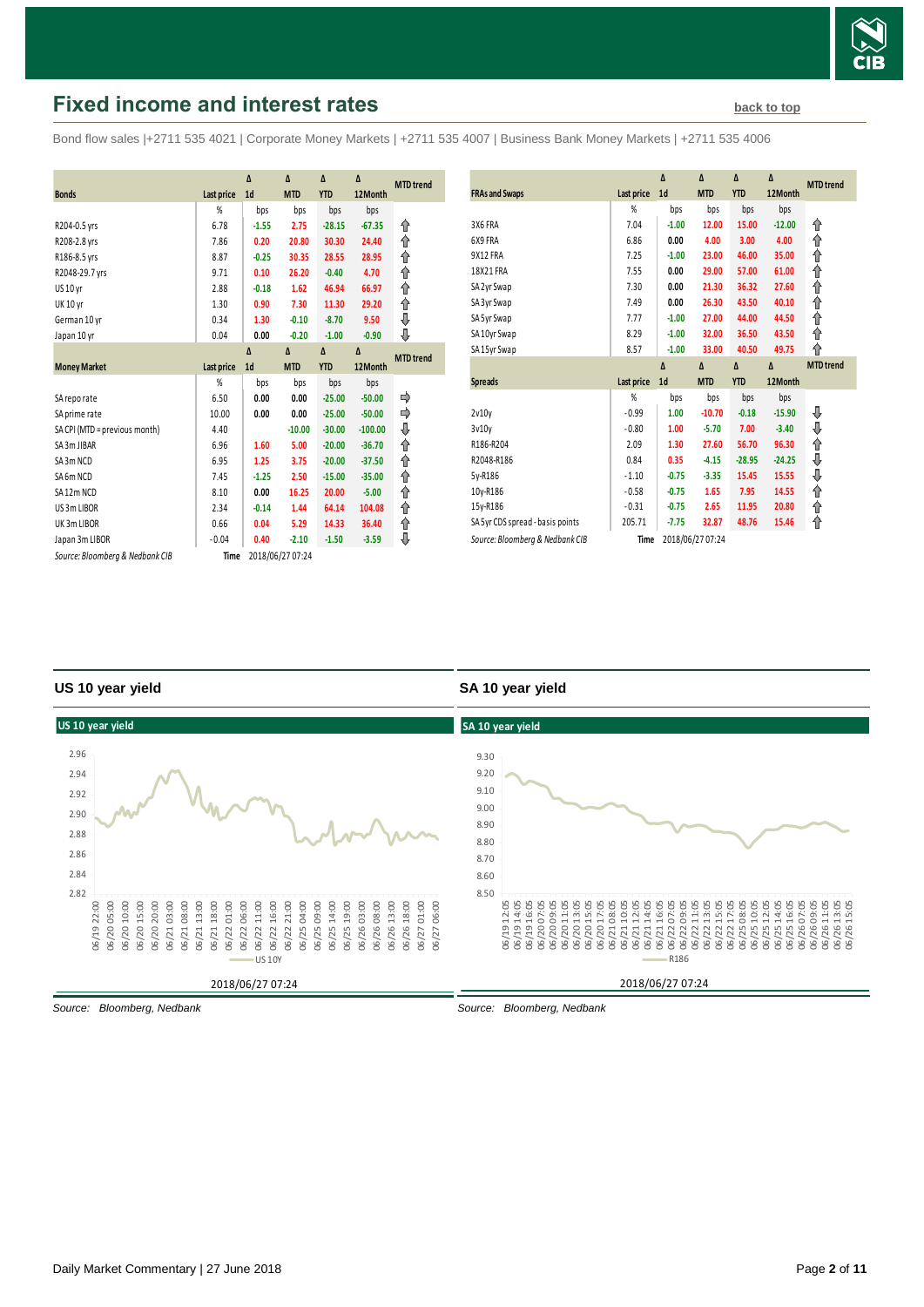

# <span id="page-2-0"></span>**Currencies [back to top](#page-0-0)**

Business Banking FX | +27 11 535 4003 | Corporate FX | +2711 535 4002 | Institutional FX | +2711 535 4005

- Not really much to report this morning as we start the day at the same levels as yesterday morning around 13.5400 level.
- The rand was very much range bound yesterday 13.50-13.60 with a small flutter above and below but otherwise pretty steady. It looks like more of the same today as we continue to be at the mercy of general market movements and really from 24 hours ago not much has changed in the world. The dollar is slightly stronger with the EUR trading around the mid 1.16 level compared to just above the 1.1700 level yesterday morning and the TRY also a bit stronger around 4.6200 down from the 4.69 area.
- We need a break of either 13.6500 or 13.4500 to shake things up again but at this stage hard to see what is going to push it. We did see some good exporter interest at times yesterday which the rand market soaked up quite easily and with it being half year-end and year end for some we may see more flows around that.
- Not much on the data front today, the main focus will be US durable goods and US trade numbers this afternoon.
- Todays expected range on the rand, 13.4000-13.7000

| <b>Majors</b>                   | Last price | $% \Delta$<br>$-1d$ | $%$ $\Delta$<br><b>MTD</b> | $%$ $\Delta$<br><b>YTD</b> | $% \Delta$<br>12Month | <b>MTD</b> trend | <b>USD trend</b> |
|---------------------------------|------------|---------------------|----------------------------|----------------------------|-----------------------|------------------|------------------|
|                                 |            |                     |                            |                            |                       |                  |                  |
| <b>GBPUSD</b>                   | 1.32       | $-0.11$             | $-0.59$                    | $-2.21$                    | 3.38                  | ⇩                | USD strength     |
| <b>EURUSD</b>                   | 1.16       | $-0.13$             | $-0.24$                    | $-3.02$                    | 2.93                  | ⇓                | USD strength     |
| <b>USDJPY</b>                   | 109.94     | $-0.05$             | 1.09                       | 2.50                       | $-2.22$               | ⇑                | USD strength     |
| <b>USDAUD</b>                   | 1.36       | 0.33                | 2.58                       | 5.87                       | 2.91                  | ⇑                | USD strength     |
|                                 |            | $% \Delta$          | $% \Delta$                 | $% \Delta$                 | $% \Delta$            | <b>MTD</b> trend | <b>ZAR</b> trend |
| <b>Rand crosses</b>             | Last price | $-1d$               | <b>MTD</b>                 | <b>YTD</b>                 | 12Month               |                  |                  |
| <b>USDZAR</b>                   | 13.55      | 0.22                | 6.37                       | 8.59                       | 3.98                  | ⇑                | ZAR weakness     |
| GBPZAR                          | 17.90      | 0.11                | 5.82                       | 6.59                       | 7.14                  | ⇑                | ZAR weakness     |
| <b>EURZAR</b>                   | 15.77      | 0.08                | 6.15                       | 5.81                       | 6.72                  | ⇑                | ZAR weakness     |
| <b>AUDZAR</b>                   | 9.99       | $-0.12$             | 3.93                       | 3.25                       | 1.58                  | ↟                | ZAR weakness     |
| ZARJPY                          | 8.12       | $-0.28$             | $-5.64$                    | $-11.26$                   | $-6.46$               | ⇩                | ZAR weakness     |
|                                 |            | $%$ $\Delta$        | $% \Delta$                 | $% \Delta$                 | $% \Delta$            | <b>MTD</b> trend |                  |
| <b>African FX</b>               | Last price | $-1d$               | <b>MTD</b>                 | <b>YTD</b>                 | 12Month               |                  | <b>ZAR</b> trend |
| ZARMWK (Malawian kwacha)        | 53.56      | $-0.25$             | $-6.84$                    | $-9.41$                    | $-4.16$               | ⇩                | ZAR weakness     |
| ZARBWP (Botswana pula)          | 0.76       | $-0.20$             | $-3.53$                    | $-4.11$                    | $-3.26$               | ♦                | ZAR weakness     |
| ZARKES (Kenyan shilling)        | 7.46       | $-0.22$             | $-7.21$                    | $-11.83$                   | $-6.92$               | ♦                | ZAR weakness     |
| ZARMUR (Mauritian rupee)        | 2.57       | 0.21                | $-6.99$                    | $-6.20$                    | $-4.08$               | ⇓                | ZAR weakness     |
| ZARNGN (Nigerian naira)         | 26.68      | $-0.09$             | $-6.61$                    | $-8.90$                    | 9.17                  | ⇩                | ZAR weakness     |
| ZARGHS (Ghanian cedi)           | 0.35       | $-0.26$             | $-5.10$                    | $-4.04$                    | 4.44                  | ⇩                | ZAR weakness     |
| ZARZMW (Zambian kwacha)         | 0.74       | 1.29                | $-9.47$                    | $-8.81$                    | 3.13                  | ⇩                | ZAR weakness     |
| ZARMZN (Mozambican metical)     | 4.37       | $-0.22$             | $-7.70$                    | $-8.30$                    | $-4.83$               | ⇩                | ZAR weakness     |
| Source: Bloomberg & Nedbank CIB | Time       |                     | 2018/06/27 07:24           |                            |                       |                  |                  |

*\*Please note that the sign on the % change reflects the change on the headline number. The narrative indicates the trend direction over the month. For trade in any of these currencies, contact our FX dealing desks*



## **EUR/USD**



*Source: Bloomberg, Nedbank*

**USDZAR**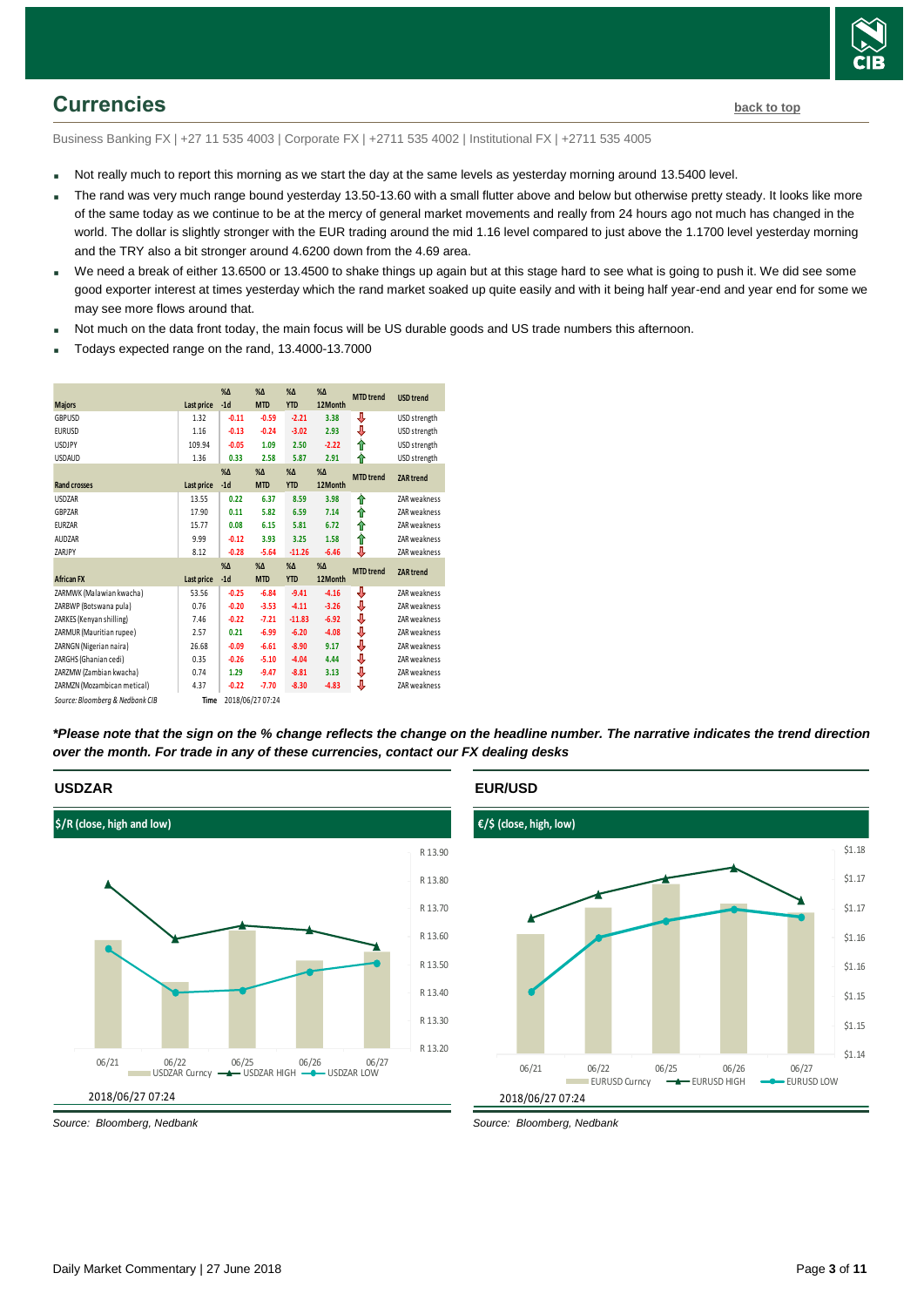

# <span id="page-3-0"></span>**Commodities [back to top](#page-0-0)**

Nedbank CIB Market Commentary | CIBMarketComm@Nedbank.co.za | +27 11 294 1753| +27 11 535 4038

- Oil prices higher, pushed up by supply disruptions in Libya and Canada and after U.S. officials said all countries should stop Iranian crude imports from November. API reported a 9.2 million barrel reduction in U.S. crude inventories in the week to June 22 to 421.4 million barrels.
- Gold drops to six-month low as investors continue to favour the dollar, bullion for immediate delivery -0.28% to \$1,255.58/oz, Silver -0.5% to \$16.2080/oz, Platinum -0.5% to \$863.67/oz, Palladium +0.1% to \$961.96/oz, after dropping to \$931.62 Tues, lowest level since April 10. Copper extends drop to lowest in almost three months, while other metals mixed as investors await more clarity on U.S. trade policies.

#### Source: Bloomberg

|                                 |            | $% \Delta$ | $% \Delta$       | %Δ         | $\% \Delta$ | <b>MTD</b> trend |
|---------------------------------|------------|------------|------------------|------------|-------------|------------------|
| <b>Commodities</b>              | Last price | $-1d$      | <b>MTD</b>       | <b>YTD</b> | 12Month     |                  |
| Brent near future (\$)          | 76.59      | 0.37       | $-1.29$          | 14.54      | 64.18       | J                |
| WTI crude (\$)                  | 70.74      | 0.30       | 5.52             | 17.08      | 59.90       | ⇑                |
| Gold spot (\$)                  | 1254.78    | $-0.41$    | $-3.62$          | $-3.69$    | 0.64        | J                |
| Platinum spot (\$)              | 863.42     | $-0.71$    | $-5.10$          | $-6.98$    | $-6.00$     | J                |
| SA white maize spot (R)         | 2046.00    | $-1.16$    | $-3.72$          | 7.68       | 20.99       |                  |
| Source: Bloomberg & Nedbank CIB | Time       |            | 2018/06/27 07:23 |            |             |                  |



*Source: Bloomberg, Nedbank*



#### **Brent Crude vs West Texas Intermediate**



*Source: Bloomberg, Nedbank*

**Platinum vs Gold**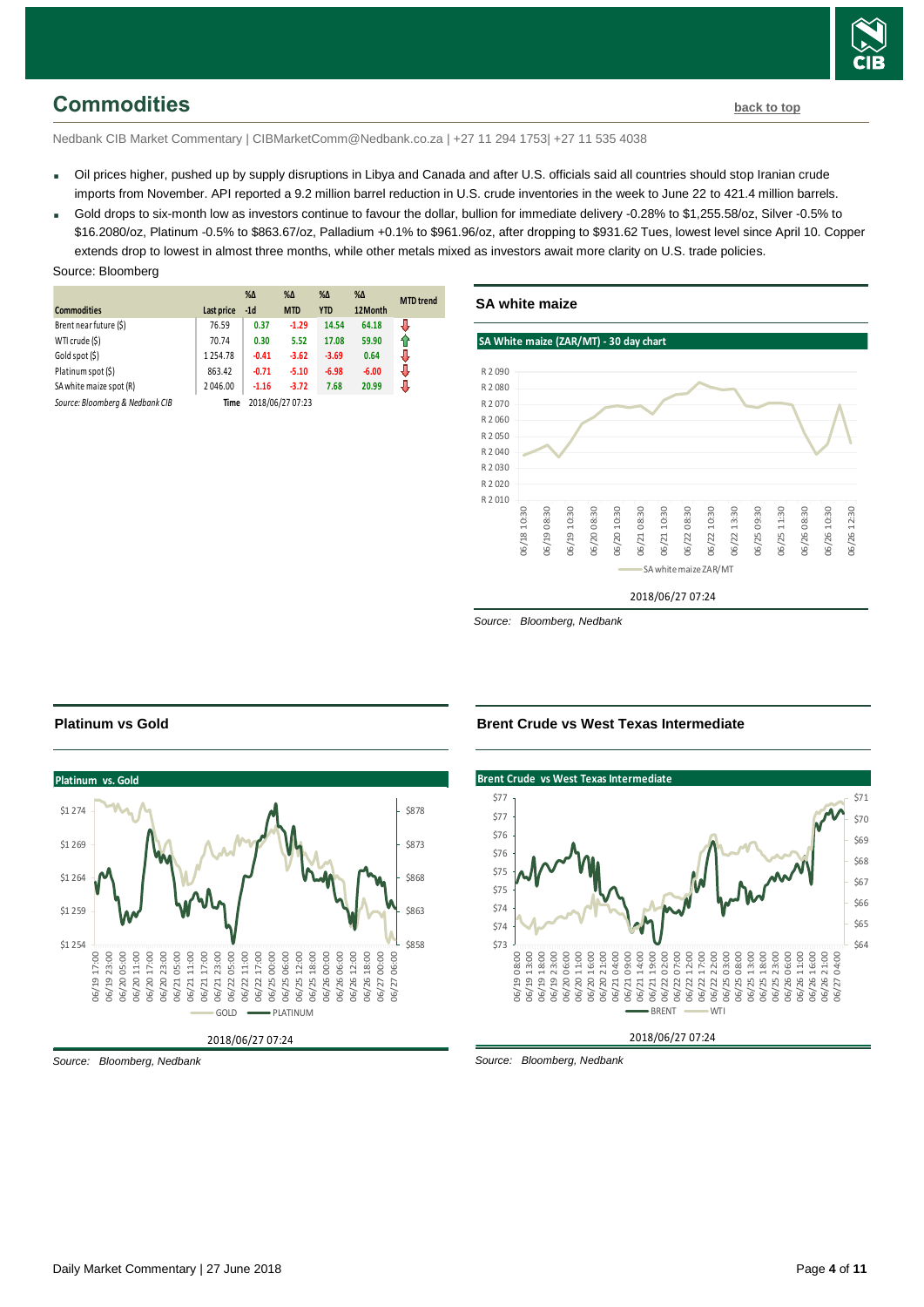

<span id="page-4-0"></span>Cash equities | +2711 535 4030/31

#### **South Africa**

- The JSE tracked global markets lower with both the Top40 & All Share falling over a percent at 49,138.58 and 55,254.67 respectively.
- Naspers dropped over 3% while Sibanye Gold Ltd. dropped 11% after another mine worker died at one of its operations
- Old Mutual Ltd. began trading today with over 100m shares changing hands and Woolworths bucked the trend rallying over 3%.
- Value traded was R23.2bn and the rand was at R13.52 to the dollar.

### **UK/Europe**

- European markets ended mixed.
- The FTSE rose 4 tenths of a percent on the back of higher energy shares and diversified miners.
- The DAX lost 3 tenths of a percent as gains in utilities were offset by weaker industrials and the CAC ended flat.
- Ian McCafferty, the Bank of England's external policymaker made comments that uncertainty around Brexit is stifling productivity growth due to companies placing investment plans on hold.

#### **USA**

- **U.S. stocks ended higher as a higher oil price overshadowed the global trade concerns.**
- The DOW gained 3 tenths of a percent while the S&P and Nasdaq rose 2 tenths of a percent and 4 tenths of a Percent respectively.
- Technology stocks were picked up by bargain hunters.
- General Electric announced that it was looking at divesting its stake in Baker Hughes and spinning off its healthcare business as part of its long term strategic view of focussing on power, renewable energy and aviation.

#### **Asia**

- The downtrend in Asian markets is continuing this morning. The rally in crude is continuing.
- At the time of writing the Nikkei was down 6 tenths of a percent. Industrials together with basic materials and consumer stocks were all trading lower.
- The Hang Seng was down a quarter of a percent with utilities and energy counters the only gainers on the day.
- The Shanghai Composite and ASX were both down a tenth of a percent.

<span id="page-4-1"></span>

|                                 |                |               |                  |               |               | 2017        |                  |
|---------------------------------|----------------|---------------|------------------|---------------|---------------|-------------|------------------|
|                                 |                | $\%$ $\Delta$ | $% \Delta$       | $% \Delta$    | $\%$ $\Delta$ |             | <b>MTD</b> trend |
| <b>Developed Markets</b>        | Last price     | $-1d$         | <b>MTD</b>       | <b>YTD</b>    | 12Month       | Performance |                  |
| Dow Jones                       | 24 28 3.11     | 0.12          | $-0.54$          | $-1.76$       | 13.95         | 24.33       | ⇩                |
| Nasdag                          | 7561.63        | 0.39          | 1.61             | 9.53          | 23.02         | 27.16       | ⇑                |
| S&P 500                         | 2723.06        | 0.22          | 0.66             | 1.85          | 12.55         | 18.42       | ⇑                |
| DJ Eurostoxx 50                 | 3368.72        | $-0.01$       | $-1.11$          | $-3.86$       | $-4.79$       | 5.70        | ⇩                |
| DAX                             | 12 2 3 4 . 3 4 | $-0.29$       | $-2.94$          | $-5.29$       | $-3.45$       | 11.51       | ⇩                |
| CAC                             | 5281.29        | $-0.05$       | $-2.17$          | $-0.59$       | 0.43          | 8.43        | ₽                |
| <b>FTSE</b>                     | 7537.92        | 0.37          | $-1.83$          | $-1.95$       | 1.39          | 7.10        | ⇩                |
| ASX200                          | 6 201.20       | 0.06          | 3.15             | 2.24          | 8.52          | 6.42        | ⋔                |
| Nikkei 225                      | 22329.82       | $-0.05$       | 0.58             | $-1.91$       | 10.41         | 16.18       | ⇑                |
| <b>MSCI World</b>               | 2088.41        | 0.14          | $-0.22$          | $-0.72$       | 8.91          | 19.65       | ₩                |
|                                 |                | $\%$ $\Delta$ | $% \Delta$       | $\%$ $\Delta$ | $\%$ $\Delta$ | 2017        | <b>MTD</b> trend |
| <b>Emerging Markets</b>         | Last price     | $-1d$         | <b>MTD</b>       | <b>YTD</b>    | 12Month       | Performance |                  |
| Hang Seng                       | 28 718.34      | $-0.56$       | $-5.74$          | $-4.01$       | 11.14         | 35.19       | ₩                |
| Shanghai                        | 2828.24        | $-0.57$       | $-8.63$          | $-14.48$      | $-11.37$      | 5.46        | ₩                |
| Brazil Bovespa                  | 71404.59       | 0.64          | $-6.97$          | $-6.54$       | 15.77         | 28.22       | ⇩                |
| India - NSE                     | 35 540.66      | 0.14          | 0.62             | 4.36          | 14.80         | 27.91       | ⋔                |
| Russia Micex                    | 2 2 3 1 . 0 3  | $-0.25$       | $-3.12$          | 5.75          | 18.74         | $-7.69$     | ⇩                |
| <b>MSCI</b> Emerging            | 1067.75        | $-0.31$       | $-4.73$          | $-7.83$       | 5.02          | 34.35       | ⇩                |
|                                 |                | $\%$ $\Delta$ | $\%$ $\Delta$    | $\%$ $\Delta$ | $% \Delta$    | 2017        |                  |
| <b>SA Indices</b>               | Last price     | $-1d$         | <b>MTD</b>       | <b>YTD</b>    | 12Month       | Performance | <b>MTD</b> trend |
| JSE All Share                   | 55 254.67      | $-1.14$       | $-1.61$          | $-7.14$       | 7.43          | 17.47       | ⇩                |
| Top 40                          | 49 138.59      | $-1.14$       | $-1.30$          | $-6.46$       | 8.50          | 19.66       | ⇩                |
| Resi 10                         | 39732.77       | 0.04          | 0.35             | 9.48          | 33.25         | 13.03       | ⇑                |
| Indi 25                         | 71507.83       | $-1.82$       | $-0.71$          | $-9.58$       | 1.15          | 23.03       | ₩                |
| Fini 15                         | 15 902.19      | $-0.69$       | $-4.27$          | $-11.03$      | 10.46         | 18.54       | ₩                |
| Source: Bloomberg & Nedbank CIB | Time           |               | 2018/06/27 07:24 |               |               |             |                  |

**Short-term performance of SA equity indices**

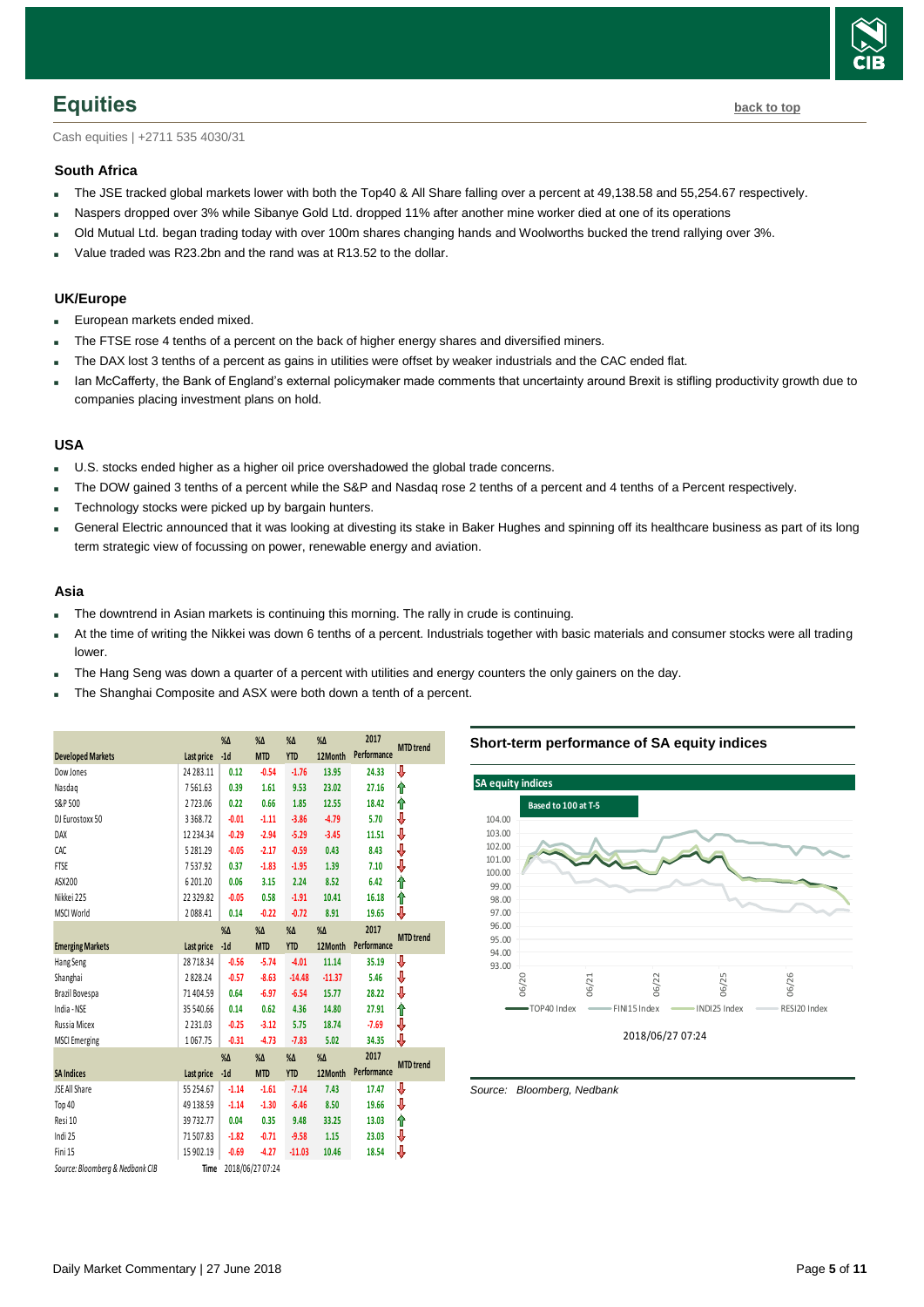# <span id="page-5-0"></span>**Last day to trade back to the contract of the contract of the contract of the contract of the contract of the contract of the contract of the contract of the contract of the contract of the contract of the contract of t**

Susan Correia [| Scorreia@Nedbankcapital.co.za](mailto:Scorreia@Nedbankcapital.co.za) | +27 11 295 8227

| Share code  | Share name                      | Dividend / interest rate  |
|-------------|---------------------------------|---------------------------|
| 3 July 2018 |                                 |                           |
| AFH         | Alexander Forbes Group Holdings | dividend $@$ 24cps        |
| AOVP        | African                         | dividend @ 6cps           |
| <b>CSG</b>  | CSG Holdings Ltd                | dividend @ 5cps           |
| <b>CTK</b>  | Cartrack Holdings Ltd           | dividend @ 28cps          |
| GAI         | Gaia Infrastruct Cap Ltd        | dividend $@$ 42cps        |
| <b>NTC</b>  | Netcare Limited                 | dividend $@$ 44cps        |
| <b>RTOP</b> | Rex Trueform Grp 6% Pref        | dividend $\omega$ 6cps    |
| SCD         | Schroder Eur REIT Plc           | dividend $@$ 28.939550cps |

*Source: JSE*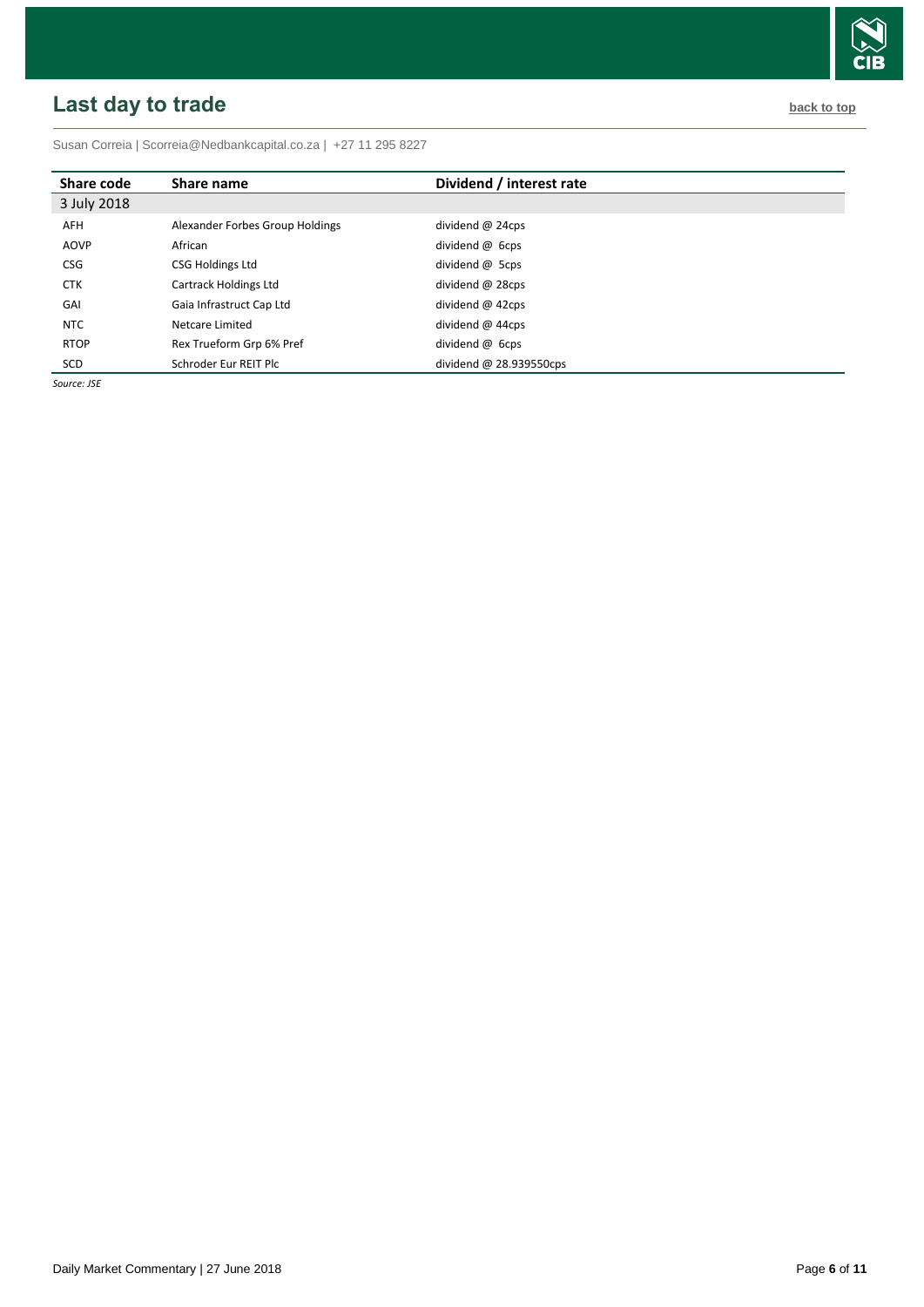# **JSE performance [back to top](#page-0-0) back to top**

Nedbank CIB Market Commentary | CIBMarketComm@Nedbank.co.za | +27 11 294 1753

|                                    |            | %Δ      | %Δ         | %Δ         | %Δ       | 2017        | <b>MTD</b> trend |
|------------------------------------|------------|---------|------------|------------|----------|-------------|------------------|
| Top40 constituents                 | Last price | $-1d$   | <b>MTD</b> | <b>YTD</b> | 12Month  | Performance |                  |
| AGL: Anglo American Plc            | 292.08     | $-0.17$ | $-3.45$    | 14.26      | 73.96    | 29.43       | ₩                |
| ANG: Anglogold Ashanti Ltd         | 107.88     | $-3.08$ | $-0.09$    | $-16.13$   | $-21.91$ | $-14.78$    | ⇩                |
| APN : Aspen Pharmacare Holdings Lt | 253.00     | $-0.98$ | 1.20       | $-8.83$    | $-10.00$ | $-1.62$     | ⇑                |
| BGA: Barclays Africa Group Ltd     | 159.00     | $-0.31$ | $-1.66$    | $-12.63$   | 8.84     | 7.05        | ⇩                |
| BID: Bid Corp Ltd                  | 267.34     | $-1.06$ | 5.29       | $-11.18$   | $-7.49$  | 20.93       | ⇑                |
| BIL: Bhp Billiton Plc              | 292.47     | 0.61    | 1.08       | 16.73      | 50.92    | 11.95       | ĥ                |
| BTI: British American Tobacco Plc  | 676.05     | $-1.10$ | 4.25       | $-18.50$   | $-24.59$ | 6.38        | ⇑                |
| BVT: Bidvest Group Ltd             | 196.06     | $-2.08$ | $-2.94$    | $-10.10$   | 24.09    | 21.18       | ⇩                |
| CFR : Financiere Richemont-Dep Rec | 115.38     | $-0.95$ | $-1.05$    | 3.25       | 7.43     | 24.15       | ⇓                |
| CLS: Clicks Group Ltd              | 203.24     | $-0.24$ | 0.62       | 12.21      | 45.17    | 54.21       | ⇑                |
| CPI: Capitec Bank Holdings Ltd     | 858.54     | $-1.53$ | $-1.82$    | $-21.81$   | 8.33     | 58.44       | ⇩                |
| DSY: Discovery Ltd                 | 149.59     | 0.85    | $-2.96$    | $-19.58$   | 17.10    | 61.26       | ⇩                |
| FSR: Firstrand Ltd                 | 60.89      | 0.56    | 1.48       | $-9.46$    | 27.92    | 25.00       | ⇑                |
| GFI: Gold Fields Ltd               | 47.13      | $-0.78$ | 4.32       | $-12.88$   | 0.88     | 23.12       | ⇑                |
| GRT: Growthpoint Properties Ltd    | 25.67      | $-1.23$ | $-5.63$    | $-7.19$    | 3.38     | 6.59        | ⇩                |
| INL: Investec Ltd                  | 94.52      | $-0.14$ | 2.59       | 5.35       | 0.82     | $-1.57$     | ⇑                |
| INP: Investec Plc                  | 96.35      | $-0.11$ | 3.27       | 7.34       | 2.75     | $-1.52$     | ⇑                |
| LHC: Life Healthcare Group Holdin  | 24.97      | 0.40    | $-12.39$   | $-10.02$   | $-3.92$  | $-9.23$     | ⇩                |
| MEI: Mediclinic International Plc  | 96.04      | $-0.85$ | $-6.31$    | $-9.72$    | $-21.49$ | $-18.17$    | Ų                |
| MND: Mondi Ltd                     | 354.45     | $-0.01$ | 1.06       | 15.74      | 11.98    | 14.66       | ⇑                |
| MNP: Mondi Plc                     | 355.51     | $-0.14$ | 1.01       | 16.41      | 11.97    | 14.14       | ⇑                |
| MRP: Mr Price Group Ltd            | 223.00     | $-2.47$ | $-11.16$   | $-8.93$    | 44.02    | 53.52       | ⇩                |
| MTN: Mtn Group Ltd                 | 106.02     | $-0.18$ | $-7.41$    | $-22.39$   | $-5.79$  | 5.08        | ⇩                |
| NED: Nedbank Group Ltd             | 250.93     | $-2.28$ | $-8.29$    | $-2.02$    | 20.59    | 6.16        | ⇩                |
| NPN: Naspers Ltd-N Shs             | 3098.50    | $-3.38$ | 2.40       | $-10.21$   | 18.89    | 69.72       | ⇑                |
| NRP : Nepi Rockcastle Plc          | 116.28     | $-2.78$ | $-6.23$    | $-45.55$   |          |             | ⇩                |
| NTC: Netcare Ltd                   | 27.34      | $-0.22$ | $-7.67$    | 8.71       | 8.88     | $-20.66$    | ⇓                |
| OMU: Old Mutual Ltd                |            |         |            |            |          |             |                  |
| RDF: Redefine Properties Ltd       | 10.34      | $-1.90$ | $-5.74$    | $-3.36$    | $-2.27$  | -6.96       | ₩                |
| REM: Remgro Ltd                    | 198.34     | $-0.87$ | $-2.77$    | $-15.96$   | $-5.24$  | 4.19        | ⇩                |
| RMH: Rmb Holdings Ltd              | 73.66      | $-0.28$ | 1.42       | $-6.96$    | 24.95    | 18.13       | ⇑                |
| SAP : Sappi Limited                | 87.17      | $-0.63$ | 4.73       | $-2.60$    | $-1.50$  | 0.56        | ⇑                |
| SBK: Standard Bank Group Ltd       | 184.85     | $-1.64$ | $-10.87$   | $-5.52$    | 30.07    | 28.22       | ⇩                |
| SHP: Shoprite Holdings Ltd         | 224.89     | $-0.88$ | $-3.92$    | 1.67       | 13.63    | 27.89       | ⇩                |
| SLM: Sanlam Ltd                    | 70.59      | $-2.27$ | $-7.18$    | $-18.86$   | 8.88     | 36.30       | ⇩                |
| SOL: Sasol Ltd                     | 465.48     | 0.26    | 1.74       | 8.71       | 27.14    | 5.32        | ⇑                |
| SPP: Spar Group Limited/The        | 185.41     | 0.52    | $-3.81$    | $-8.81$    | 20.40    | 2.82        | ₩                |
| TBS: Tiger Brands Ltd              | 328.04     | 0.22    | $-2.34$    | $-28.69$   | $-11.71$ | 16.65       | ⇩                |
| TFG: The Foschini Group Ltd        | 180.78     | $-2.72$ | $-1.88$    | $-8.39$    | 32.05    | 24.11       | ⇩                |
| TRU: Truworths International Ltd   | 78.33      | $-1.50$ | $-6.84$    | $-17.08$   | 9.84     | 17.70       | ⇓                |
| VOD: Vodacom Group Ltd             | 122.44     | $-0.98$ | $-14.68$   | $-15.95$   | $-25.14$ | $-3.27$     | ⇩                |
| WHL: Woolworths Holdings Ltd       | 55.19      | 3.16    | $-5.40$    | $-15.50$   | $-12.38$ | $-9.09$     | ₩                |
|                                    |            |         |            |            |          |             |                  |

**Source: Bloomberg & Nedbank CIB** 

Time 2018/06/27 07:24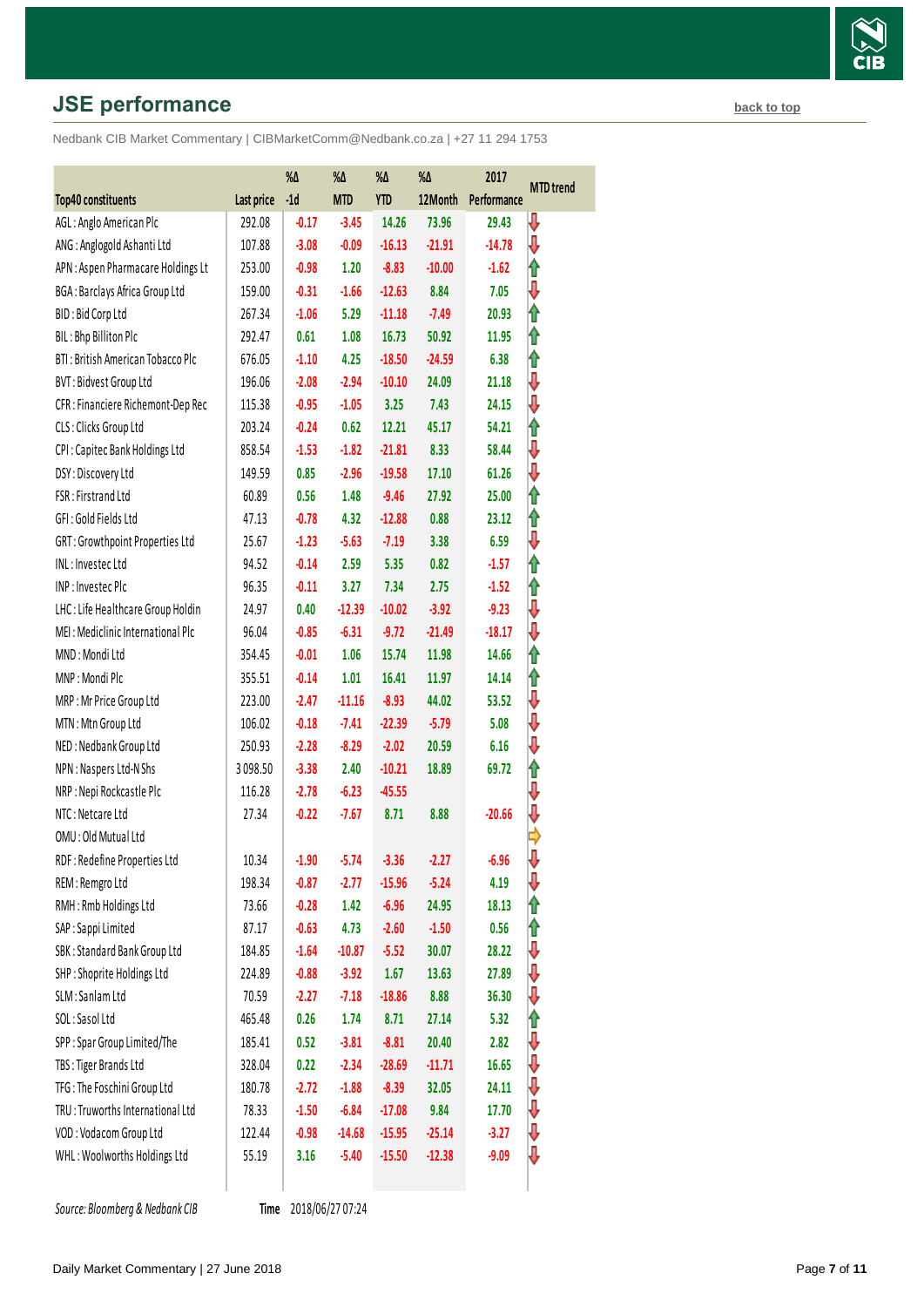

# <span id="page-7-0"></span>**Economics [back to top](#page-0-0)**

Nedbank CIB Market Commentary | CIBMarketComm@Nedbank.co.za | +27 11 294 1753

#### **US**

- Consumer confidence eased slightly in June, to 126.4 index points, from 128.8 previously, and this was worse than consensus as well. Both sentiment over the current situation and expectations of the future deteriorated. Sentiment over employment prospects also worsened, which reflects the tight labour market. Fewer people indicated their willingness to buy big-ticket items like cars and major appliances. Recent geopolitical tensions, higher interest rates may have been key drivers of the lower sentiment levels.
- The Richmond Fed manufacturing index rose to 20 points in June, from 16 in May, better than consensus of 15. This provides an indication that manufacturing activity in the US is still fairly upbeat, supporting economic activity and trade. New orders and backlogged orders rose, along with capex spending, and employment. Inventories of finished goods declined. Recent trade war fears may hamper industrial activity and confidence if it does persist over coming months.

**Synopsis: The Fed remains fairly hawkish, with markets expecting one last hike in September, after the recent hike in June. Should the ongoing positive economic momentum persist, we are likely to see the Fed maintain its hawkish rhetoric into 2019. The recent uptick in inflation would help the Fed achieve its normalisation goals, but the strength of the current recovery hangs in the balance.**

#### **SA**

- The SARB's leading indicator continued to decline in April. The index fell to 105.9 from 106.2 previously. On an annualised basis though, the index continues to record positive growth, most recently rising 4.1% y/y.
- The biggest negative drivers of the leading index were fewer jobs being advertised, a decline in business confidence and a decline in vehicle sales and manufacturing order volumes. Lower commodity prices and money supply growth also weighed on the index.
- On a positive note, a recovery in construction activity and an improvement in the leading indicators of SA's major trading partners will likely bode well for the recovery in 2H18. However, this is dependent on global trade war fears easing, and global demand improving.

**Synopsis**: **The leading indicator represents key forward guidance for the health of the SA economy, and has generally been quite accurate in predicting business cycle downturns and recoveries. The trend in the leading index currently tells us that a mild recovery is expected in coming quarters, but that there are significant risks on the horizon which could impede this recovery.**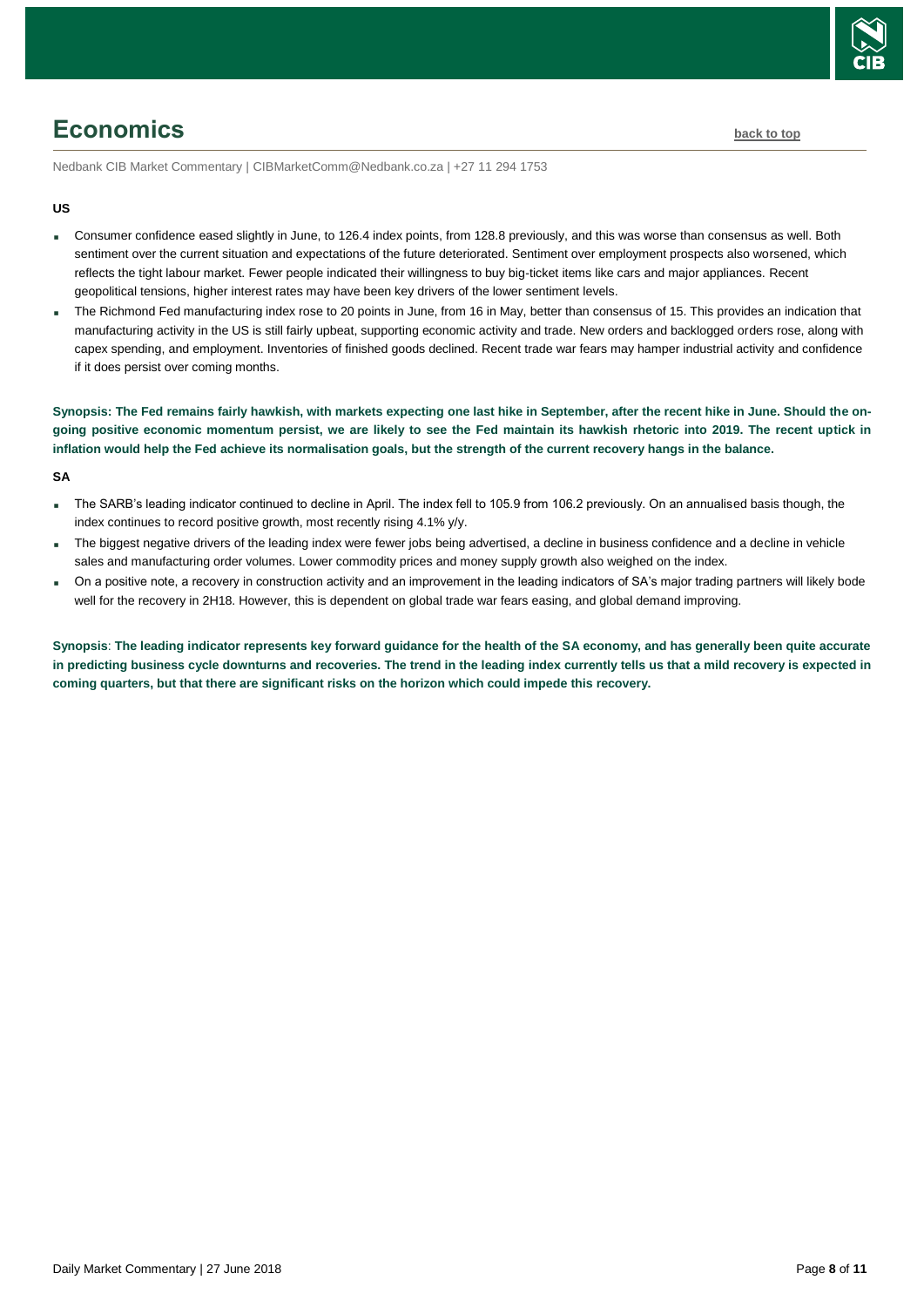

# <span id="page-8-0"></span>**Economic calendar [back to top](#page-0-0)**

Nedbank CIB Market Commentary | CIBMarketComm@Nedbank.co.za | +27 11 294 1753

|          | Country   | Event                              | Period      | Survey                   | Actual                   | Prior            | Revised |
|----------|-----------|------------------------------------|-------------|--------------------------|--------------------------|------------------|---------|
| 26-June  |           |                                    |             |                          |                          |                  |         |
| 09:00 AM | SA        | Leading Indicator                  | <b>APR</b>  |                          | 105.9                    | 107.4            | 106.2   |
| 03:00 PM | US        | S&P CoreLogic CS 20-City YoY NSA   | <b>APR</b>  | 6.80%                    | 6.56%                    | 6.79%            | 6.73%   |
| 04:00 PM | US        | Conf. Board Consumer Confidence    | <b>JUN</b>  | 128.0                    | 128.0                    | 128.0            | 128.8   |
| 04:00 PM | US        | Richmond Fed Manufact. Index       | <b>JUN</b>  | 15                       | 20                       | 16               |         |
| 27-June  |           |                                    |             |                          |                          |                  |         |
| 03:30 AM | СH        | Industrial Profits YoY             | MAY         | $\overline{\phantom{a}}$ | 21.10%                   | 21.90%           |         |
| 10:00 AM | ЕC        | M3 Money Supply YoY                | MAY         | 3.80%                    |                          | 3.90%            |         |
| 02:30 PM | US        | Wholesale Inventories MoM          | <b>MAYP</b> | 0.20%                    |                          | 0.10%            |         |
| 02:30 PM | US        | Cap Goods Orders Nondef Ex Air     | <b>MAYP</b> | 0.5%                     | $\overline{\phantom{a}}$ | 1.0%             |         |
| 02:30 PM | US        | Durables Ex Transportation         | <b>MAYP</b> | 0.50%                    |                          | 0.90%            |         |
| 02:30 PM | US        | Durable Goods Orders               | <b>MAYP</b> | $-1.0%$                  | $\sim$                   | $-1.6%$          |         |
| 02:30 PM | US        | Advance Goods Trade Balance        | MAY         | USD-69.0b                |                          | 00:00            |         |
| 04:00 PM | US        | Pending Home Sales NSA YoY         | MAY         | 0.00%                    |                          | 0.40%            |         |
| 28-June  |           |                                    |             |                          |                          |                  |         |
| 01:50 AM | JN        | Retail Trade YoY                   | MAY         | 1.40%                    |                          | 1.50%            |         |
| 11:00 AM | EC        | <b>Business Climate Indicator</b>  | JUN         | 1.40                     |                          | 1.45             |         |
| 11:00 AM | EC        | Economic Confidence                | JUN         | 112.0                    | $\overline{\phantom{a}}$ | 112.5            |         |
| 11:30 AM | SA        | PPI YoY                            | MAY         | 4.40%                    |                          | 4.40%            |         |
| 02:00 PM | GE        | CPI YoY                            | MAY F       | 2.10%                    |                          | 2.20%            |         |
| 02:30 PM | US        | Core PCE QoQ                       | 1QT         |                          |                          | 2.30%            |         |
| 02:30 PM | US        | GDP Annualized QoQ                 | 1QT         | 2.20%                    |                          | 2.20%            |         |
| 02:30 PM | US        | <b>Personal Consumption</b>        | 1QT         | 1.00%                    |                          | 1.00b            |         |
| 05:00 PM | US        | Kansas City Fed Manf. Activity     | JUN         | 26.0                     |                          | 29.0             |         |
| 29-June  |           |                                    |             |                          |                          |                  |         |
| 12:00 AM | СH        | <b>BoP Current Account Balance</b> | 1QF         |                          | $\overline{\phantom{a}}$ | USD-28.2b        |         |
| 01:30 AM | JN        | Jobless Rate                       | MAY         | 2.50%                    |                          | 2.50%            |         |
| 01:30 AM | JN        | Job-To-Applicant Ratio             | MAY         | 1.59                     |                          | 1.59             |         |
| 01:50 AM | JN        | Industrial Production YoY          | <b>MAYP</b> | 3.40%                    |                          | 2.60%            |         |
| 08:00 AM | SA        | Money Supply M3 YoY                | MAY         | 6.20%                    |                          | 6.39%            |         |
| 08:00 AM | SA        | Private Sector Credit YoY          | MAY         | 4.96%                    |                          | 5.07%            |         |
| 08:00 AM | <b>GE</b> | <b>Retail Sales YoY</b>            | MAY         | 1.90%                    |                          | 1.20%            |         |
| 10:30 AM | UK        | M4 Money Supply YoY                | MAY         |                          | $\overline{\phantom{a}}$ | 1.10%            |         |
| 10:30 AM | UK        | Net Consumer Credit                | MAY         | GBP 1.45b                |                          | GBP 1.83b        |         |
| 10:30 AM | UK        | GDP QoQ                            | 1QF         | 0.10%                    | $\overline{\phantom{a}}$ | 0.10%            |         |
| 10:30 AM | UK        | <b>GDP YoY</b>                     | 1QF         | 1.20%                    |                          | 1.20%            |         |
| 11:00 AM | EC        | CPI Core YoY                       | <b>JUNA</b> | 1.00%                    | $\overline{\phantom{a}}$ | 1.10%            |         |
| 11:00 AM | EC        | CPI Estimate YoY                   | JUN         | 2.00%                    | $\overline{\phantom{a}}$ | 1.90%            |         |
| 02:00 PM | SA        | Trade Balance Rand                 | MAY         | 5.7b                     | $\overline{\phantom{a}}$ | 1.1 <sub>b</sub> |         |
| 02:00 PM | SA        | South Africa Budget                | MAY         | ZAR 0.0b                 | $\overline{\phantom{a}}$ | ZAR-43.7b        |         |
| 02:30 PM | US        | PCE Core YoY                       | MAY         | 1.90%                    | $\overline{\phantom{a}}$ | 1.80%            |         |
| 02:30 PM | US        | PCE Deflator YoY                   | MAY         | 2.20%                    | $\overline{\phantom{a}}$ | 2.00%            |         |
| 02:30 PM | US        | Personal Income                    | MAY         | 0.40%                    | $\overline{\phantom{a}}$ | 0.30%            |         |
| 02:30 PM | US        | <b>Personal Spending</b>           | MAY         | 0.40%                    |                          | 0.60%            |         |
| 02:30 PM | US        | Real Personal Spending             | MAY         | 0.20%                    |                          | 0.40%            |         |
| 03:45 PM | US        | Chicago Purchasing Manager         | JUN         | 60.0                     |                          | 62.7             |         |
| 04:00 PM | US        | U. of Mich. Sentiment              | <b>JUNF</b> | 99.0                     |                          | 99.3             |         |

**Source: Bloomberg 2018/06/27 07:21**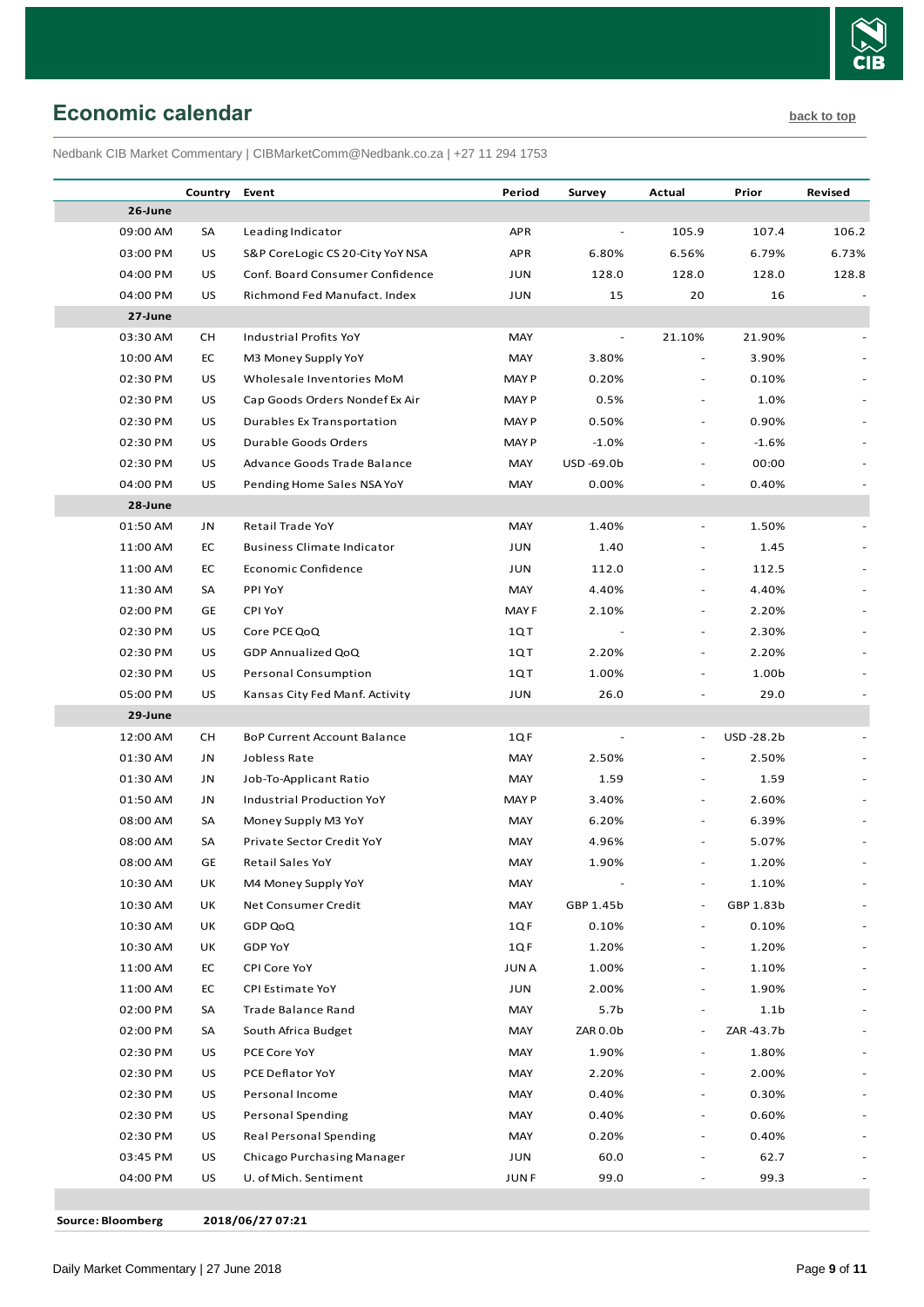

# <span id="page-9-0"></span>**Contacts**

**Treasury: Economic Analyst Reezwana Sumad** (011) 294 1753

**ALM Portfolio Management** (011) 535 4042

**Equities Sales and Distribution** (011) 535 4030/31

**Forex Institutional Sales Desk** (011) 535 4005

**Interest Rate Swaps & FRA's Trading** (011) 535 4004

**Money Market Institutional Sales Desk** (011) 535 4008

**Bond Trading** (011) 535 4021

**Forex Business Banking Sales Desk** (011) 535 4003

**Forex Retail Sales Desk** (011) 535 4020

**Money Market Business Banking Sales Desk** (011) 535 4006

**Non Soft & Soft Commodities Trading** (011) 535 4038

**Credit Derivatives**  (011) 535 4047

**Forex Corporate Sales Desk** JHB (011) 535 4002; DBN (031) 327 3000; CTN (021) 413 9300

**Inflation Trading** (011) 535 4026

**Money Market Corporate Sales Desk** JHB (011) 535 4007; DBN (031) 327 3000; CTN (021) 413 9300

**Preference shares desk** (011) 535 4072